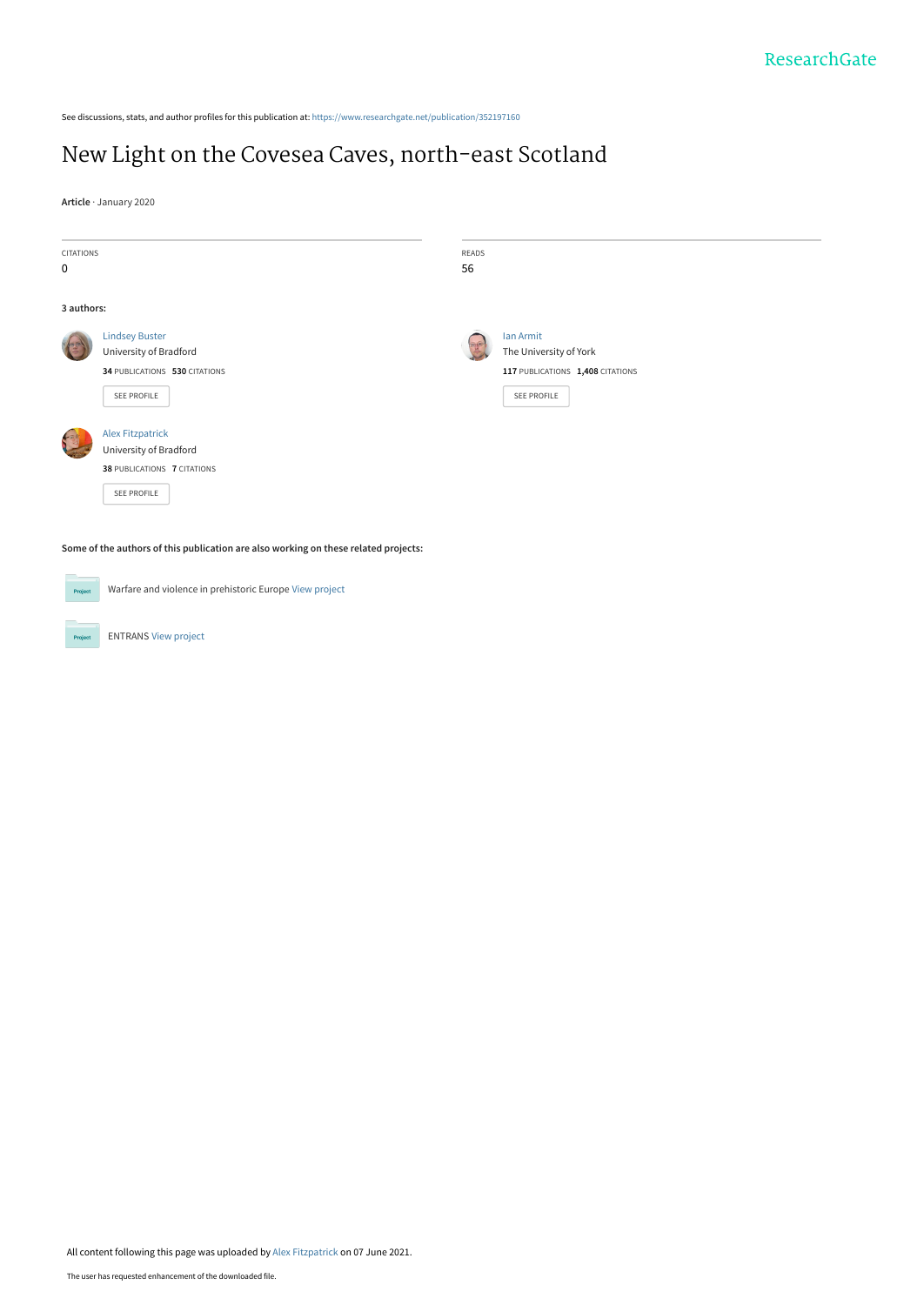

*The walling inserted across the chambered tomb showing the edge of the Bronze Age cairn*

remains indicates an Early Bronze Age date, as expected (1890–1701 cal BC at 95.4 % confidence: SUERC-90646,  $3488 \pm 27$ ). A cache of cobble tools found on the surface near the cist may also have originally come from within it.

The overall shape of Tresness had been previously commented upon. Davidson and Henshall, in their 1989 classic *The chambered cairns of Orkney*, noted that 'a later circular structure was placed centrally giving the site its present appearance of a round cairn overlying a rectangular monument' (p. 163). Our excavations confirmed this observation, revealing two poorly built walls that appear to encircle the central cist. Significantly, these walls also reference the Neolithic architecture, with each wall overlying and following the orientation of a pair of orthostats extracted for the cist. The laying of multiple ard points and flaked stone bars across the uppermost surface of the remodelled cairn may also have indicated the 'laying to rest' of this site.

However, there is one final phase of activity documented at Tresness. As already noted, the cist was greatly disturbed and its lid smashed into pieces. These, along with other large stones, were tipped back into the cist, but only partly filled it and a significant depression was visible prior to the excavation. The character of this disturbance indicates that it was most likely caused by an antiquarian excavation in the 18th or 19th century. No records relating to this intervention have been located, but a communication in the *New Statistical Account of Scotland* (1845, 136) from Dr William Wood, the island's physician and an antiquarian barrow digger, states 'Tressness [sic…] contains several tumuli, which have never been examined'. Later antiquarian activity is, however, documented on the peninsula at the Broch at Wasso (Wasshow) which is just 500 m to the north of Tresness cairn. This was excavated by the prolific Orcadian antiquarian George Petrie in 1868. It is possible that he also examined the cist while he was there, although no reference has so far been found in his diaries.

Examination of the site's Neolithic components will continue as soon as circumstances permit. In the meantime, a 3D model of the site can be viewed at: https://skfb.ly/6RNPz

#### *Acknowledgements*

We are very grateful to the landowners for letting us work at the site, to Historic Environment Scotland for Scheduled Monument Consent and to the Royal Archaeological Institute for financial support.

*Hugo Anderson-Whymark, National Museums Scotland, and Vicki Cummings, University of Central Lancashire (VCummings1@uclan.ac.uk)*

## New light on the Covesea Caves, north-east Scotland

The sandstone cliffs flanking the south shore of the Moray Firth, north-east Scotland, conceal numerous sea caves. The best known is the Sculptor's Cave, named after the Pictish symbols carved around its distinctive twin entrance passages. This cave has been excavated twice, first by Sylvia Benton in the late 1920s, and later by Ian and Alexandra (Lekky) Shepherd in 1979. Over recent years, a project led by two of the present authors (IA and LB) has brought together the results of these two excavations for analysis and publication.

Historically, the Sculptor's Cave is best known for its metalwork, which formed the basis for John Coles' 'Covesea Phase' of the Scottish Late Bronze Age. Human remains, including evidence for decapitation and the possible display of juvenile heads, were also thought to be associated with this Late Bronze Age activity. Records suggested that more than 1600 bones were recovered during Benton's excavations, though almost all had been discarded after cursory examination. Later activity was evidenced by the presence of Roman Iron Age personal and votive objects, including over 200 coins. Little was known, however, about the nature of this activity, its chronology and duration.

One major result of the recent work has been to radically overhaul the chronology of the site. Instead of two disconnected episodes in the Late Bronze Age and Roman Iron Age, AMS dating and Bayesian analysis have revealed that the cave was visited continuously from around 1000 cal BC to cal AD 400. During this time, deep deposits built up in the entrance passages, including numerous ephemeral structures controlling access to the cave. Nonetheless, two remarkable episodes still stand out. Between *c*. 1000 and 800 cal BC, juvenile remains were brought to the cave. Careful analysis of 'bone lists' compiled during the early excavations suggests that their bodies had been curated elsewhere, during which time they had decayed significantly, often losing small bones of the hands and feet. Indeed, when brought to the cave, they can best be thought of as mummy-bundles, adorned with bronze ornaments and gold-covered hair rings. Once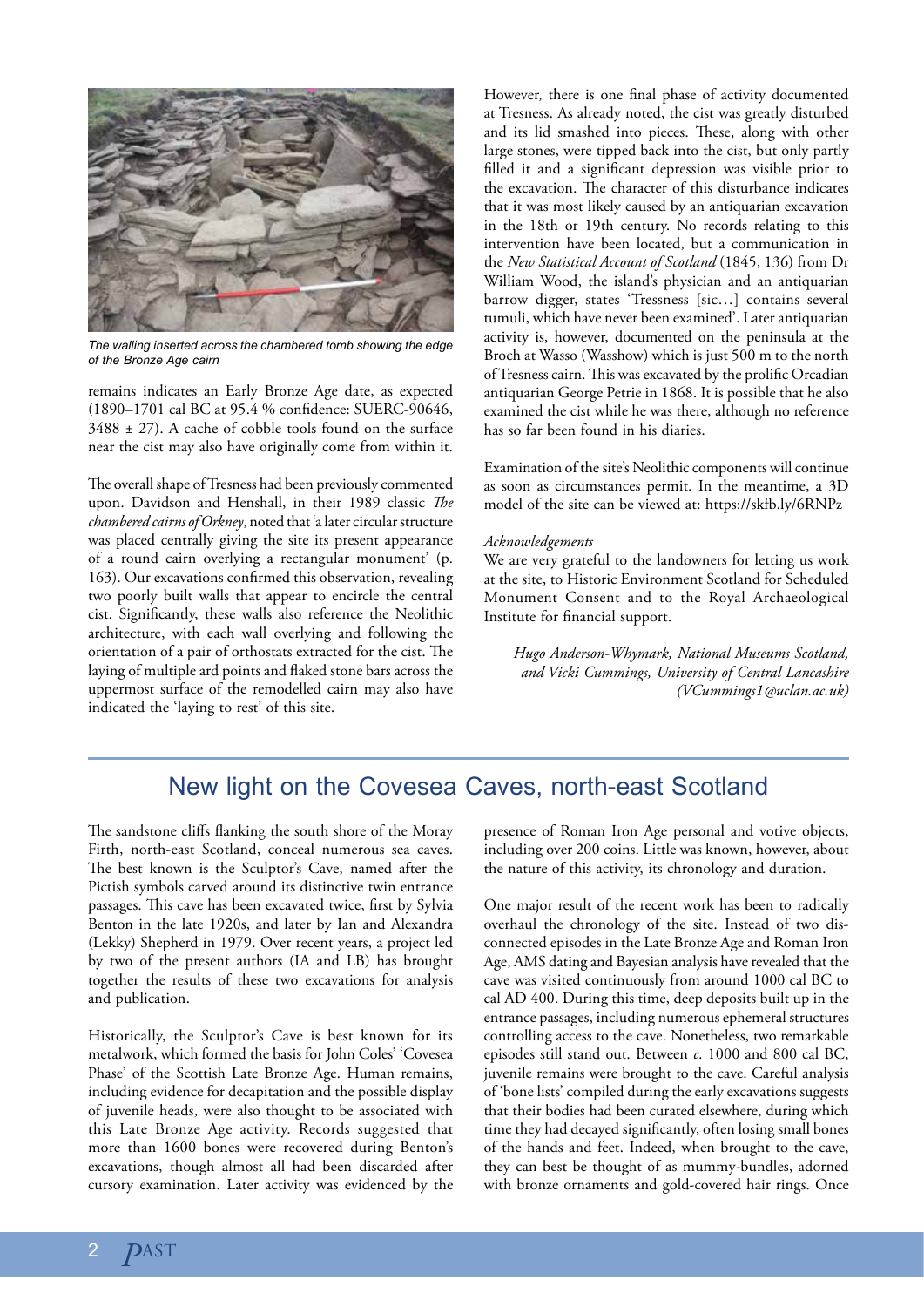

*The Covesea Caves lie on the north-facing shore of the Moray Firth, with long views up the coast of Caithness and Sutherland. The caves are cut off from each other at high tide and are hard to access either by land or sea. Excavations have so far identified prehistoric activity in Caves 1 and 2, the Laird's Stable, and the Sculptor's Cave*

in the cave they seem to have been kept (perhaps displayed) on stake-built structures in the twin entrance passages.

Yet funerary activity was not confined to the Late Bronze Age. Around 1000 years later, human remains once again entered the cave, but this time the mortuary rite was different. Instead of children, the Roman Iron Age bodies were predominantly adults, again associated with small items of personal adornment like pins and beads. The 'bone lists' suggest that these bodies entered the cave intact, but that certain bones, notably skulls and long bones, were subsequently removed. This provides a remarkable mirror image of the situation on Iron Age settlements, where the

same large bones frequently appear as isolated deposits. Indeed, the Sculptor's Cave may represent the first discovery of an *in situ* Iron Age excarnation site, where bodies were laid out to decay before bones could be selectively removed for ritual use in the world of the living. In addition, cut-marked vertebrae attest to the beheading of at least nine individuals inside the cave during the mid-third to early fourth centuries AD (see also Armit and Schulting in *PAST* 55).

The story of the Sculptor's Cave is certainly extraordinary, but recent work along the same coastline indicates that it is by no means unique. Archival work at National Museums Scotland and Elgin Museum identified human bones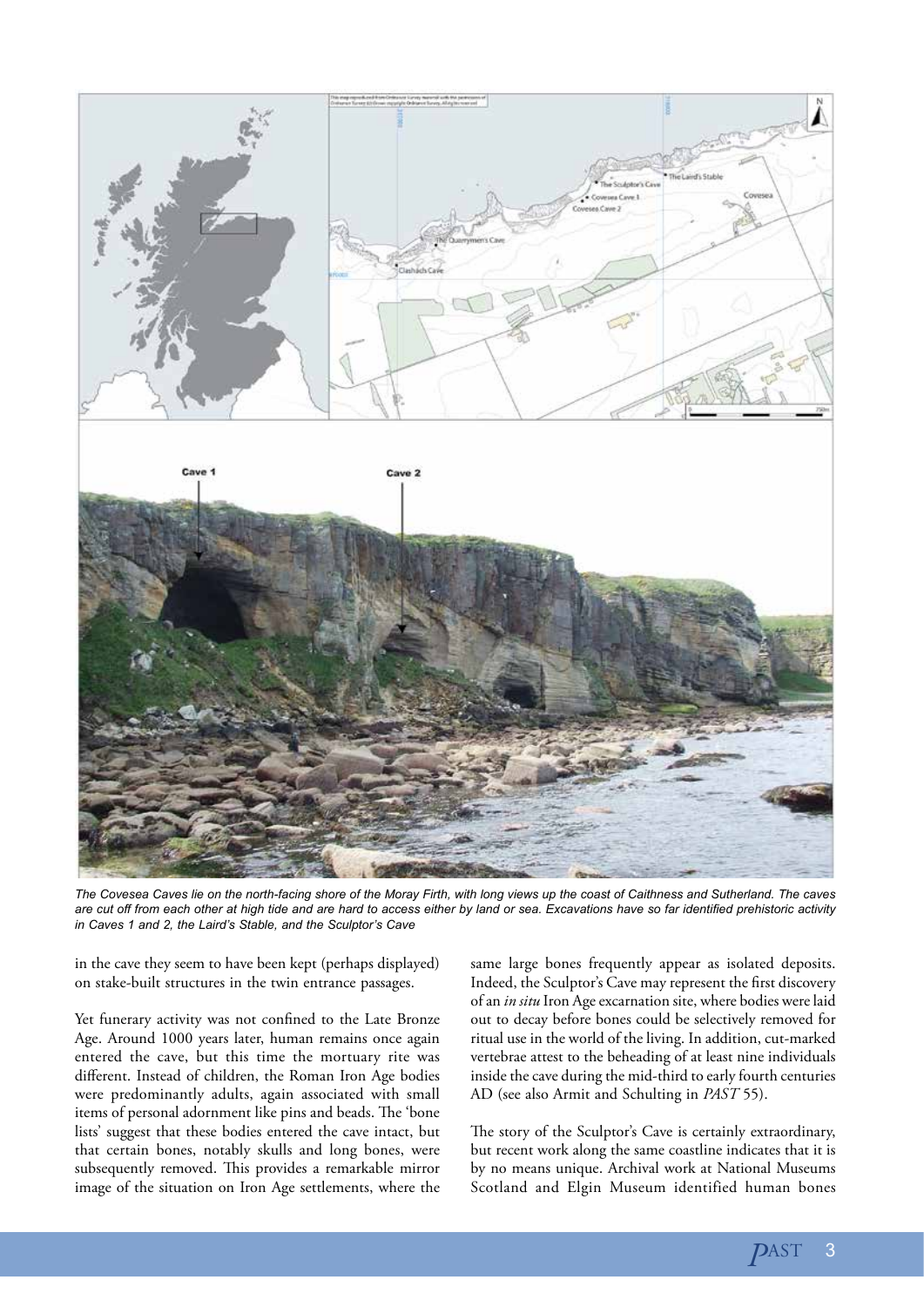provenanced generally to 'the Covesea Caves', many from unrecorded excavations carried out in the 1960s. These discoveries led us to establish the Covesea Caves Project in 2014, which has carried out extensive excavations on several of the caves, as well as creating 3D digital models of these fragile environments (see a digital recreation of the Sculptor's Cave here: https://www.youtube.com/ watch?v=GnallHPh3Ts&feature=youtu.be). So far, the most striking results have come from Covesea Cave 2, *c*. 100 m west of the Sculptor's Cave.

Excavations in Cave 2 began by exposing, cleaning and extending a large irregular trench dug by amateur archaeologists in the 1960s. This provided not only a preview of the complex stratigraphy, but also yielded many human bones, broadly contemporary with those in the Sculptor's Cave. Furthermore, trenches in both the Main Chamber and the recently discovered Wolf Chamber (entered via a low crawl space at the rear of the cave) revealed that Cave 2 has an even longer chronology of use than its neighbour. This begins with Early/Middle Neolithic mortuary activity, evidenced by juvenile skull fragments from the Wolf Chamber and a human tooth dating to 3892–3701 cal BC (4980±22 BP; SUERC-90587). Faunal and artefactual assemblages from this period have also been recovered, as well as a collapsed timber structure exposed at the base of the 1960s trench. Early Bronze Age activity is indicated by human remains redeposited in Late Bronze Age levels and by fragments of Beaker pottery, although no cultural deposits of this period have yet been found.

Late Bronze Age deposits, by contrast, are extensive throughout the Main Chamber, containing significant quantities of disarticulated human remains, some associated with arc-like, stake-built structures similar to those at the Sculptor's Cave. The level of processing and fragmentation seems quite unlike that at the Sculptor's Cave however; perhaps these bones belonged to a different community with distinct mortuary traditions, or perhaps the caves form complementary parts of a more extended landscape of funerary processing.

The Cave 2 faunal assemblage is also unusual, comprising a high proportion of red deer remains from the Neolithic onwards. Evidence for butchery shows that these do not represent natural deaths, and the deposition of a very large deer calvarium and (disassociated) mandible may suggest the special significance of red deer in the earliest phases of the cave's use.

Cave 2 also saw (at least sporadic) human activity in medieval and later periods. One tiny pit (only *c*. 20 cm deep by 30 cm long) contained 65 faunal bones, including sheep, deer, herring gull, guillemot, cormorant, jackdaw, great auk and Atlantic cod. This motley collection was capped by a human pelvis fragment dating to the Early Bronze Age (2463–2236 cal BC; 3870±24 BP; SUERC-90582), presumably recovered from the earlier deposits. Might this reflect witchcraft or magic being practised in the cave during the seventeenth or eighteenth centuries AD?



*Neolithic leaf-shaped arrowhead and sherd of Beaker pottery (top) retrieved from spoil of the 1960s excavations in Cave 2. The skull fragment (bottom) belongs to a Middle Neolithic juvenile individual. This image shows how close to the surface these deposits are*



*Late Bronze Age human remains from Cave 2. The juvenile pelvis fragment (top left) displays five radiating cutmarks, probably made using a flint tool. The adult mandible (top right) has fine cutmarks associated with defleshing. The metacarpal (bottom) represents one of several bones with surviving soft tissue (in this case ligaments, indicated by the red square), reflecting the extraordinary preservation within the cave*